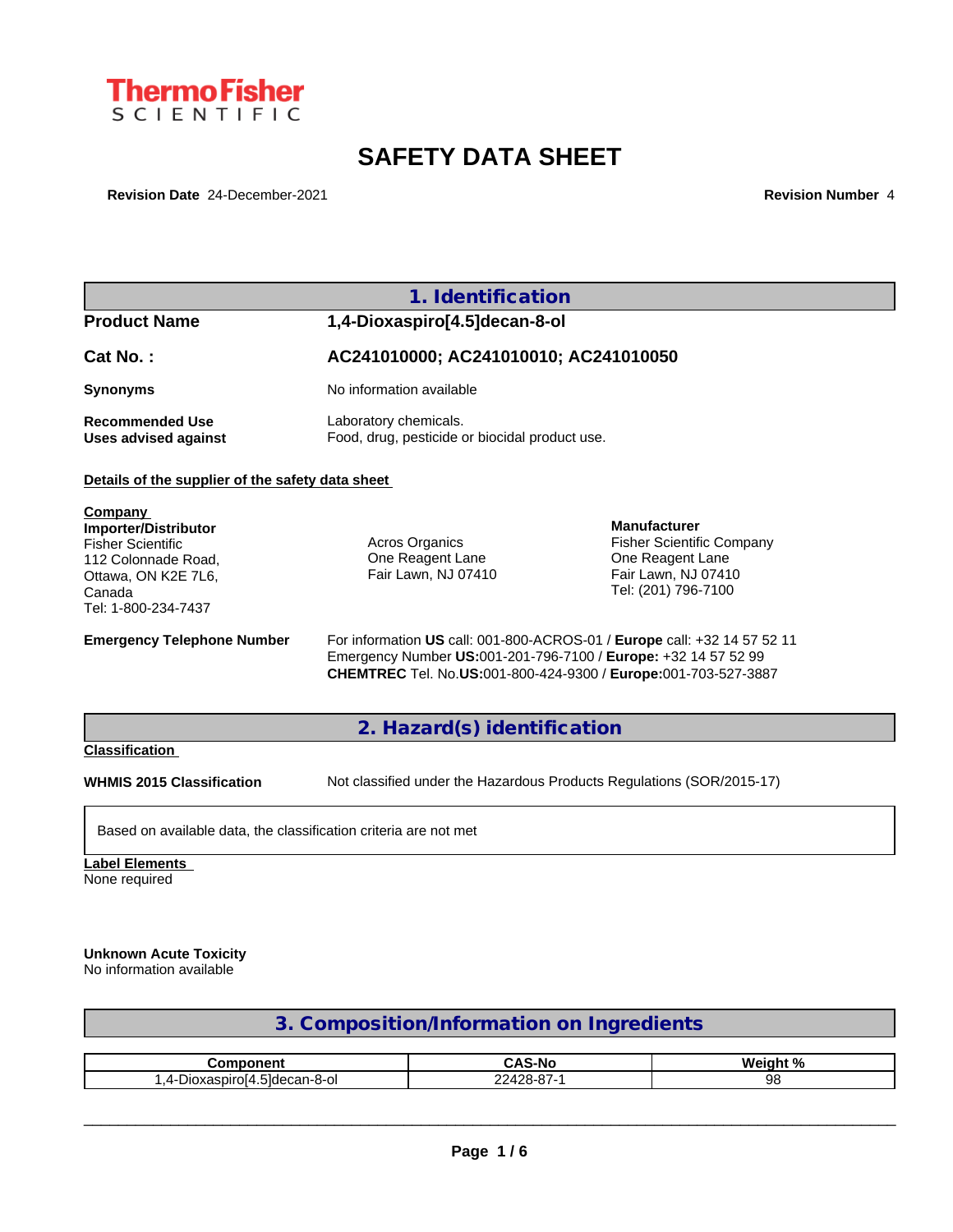| 4. First-aid measures                                        |                                                                                                                            |  |
|--------------------------------------------------------------|----------------------------------------------------------------------------------------------------------------------------|--|
| <b>Eye Contact</b>                                           | Rinse immediately with plenty of water, also under the eyelids, for at least 15 minutes. Get<br>medical attention.         |  |
| <b>Skin Contact</b>                                          | Wash off immediately with plenty of water for at least 15 minutes. Get medical attention<br>immediately if symptoms occur. |  |
| <b>Inhalation</b>                                            | Remove to fresh air. Get medical attention immediately if symptoms occur.                                                  |  |
| Ingestion                                                    | Clean mouth with water and drink afterwards plenty of water. Get medical attention if<br>symptoms occur.                   |  |
| Most important symptoms/effects<br><b>Notes to Physician</b> | None reasonably foreseeable.<br>Treat symptomatically                                                                      |  |

 $\_$  ,  $\_$  ,  $\_$  ,  $\_$  ,  $\_$  ,  $\_$  ,  $\_$  ,  $\_$  ,  $\_$  ,  $\_$  ,  $\_$  ,  $\_$  ,  $\_$  ,  $\_$  ,  $\_$  ,  $\_$  ,  $\_$  ,  $\_$  ,  $\_$  ,  $\_$  ,  $\_$  ,  $\_$  ,  $\_$  ,  $\_$  ,  $\_$  ,  $\_$  ,  $\_$  ,  $\_$  ,  $\_$  ,  $\_$  ,  $\_$  ,  $\_$  ,  $\_$  ,  $\_$  ,  $\_$  ,  $\_$  ,  $\_$  ,

## **5. Fire-fighting measures**

| <b>Suitable Extinguishing Media</b>                        | Water spray. Carbon dioxide (CO <sub>2</sub> ). Dry chemical. Chemical foam. |  |
|------------------------------------------------------------|------------------------------------------------------------------------------|--|
| <b>Unsuitable Extinguishing Media</b>                      | No information available                                                     |  |
| <b>Flash Point</b><br>Method -                             | No information available<br>No information available                         |  |
| <b>Autoignition Temperature</b><br><b>Explosion Limits</b> | No information available                                                     |  |
| <b>Upper</b>                                               | No data available                                                            |  |
| Lower                                                      | No data available                                                            |  |
| Sensitivity to Mechanical Impact No information available  |                                                                              |  |
| <b>Sensitivity to Static Discharge</b>                     | No information available                                                     |  |

## **Specific Hazards Arising from the Chemical**

Thermal decomposition can lead to release of irritating gases and vapors.

## **Hazardous Combustion Products**

Carbon monoxide (CO). Carbon dioxide (CO2).

## **Protective Equipment and Precautions for Firefighters**

As in any fire, wear self-contained breathing apparatus pressure-demand, MSHA/NIOSH (approved or equivalent) and full protective gear.

| <b>NFPA</b><br><b>Health</b>                                    | <b>Flammability</b>                                                                                                                                                                  | <b>Instability</b> | <b>Physical hazards</b><br>N/A |
|-----------------------------------------------------------------|--------------------------------------------------------------------------------------------------------------------------------------------------------------------------------------|--------------------|--------------------------------|
|                                                                 | 6. Accidental release measures                                                                                                                                                       |                    |                                |
| <b>Personal Precautions</b><br><b>Environmental Precautions</b> | Ensure adequate ventilation. Use personal protective equipment as required.<br>Should not be released into the environment. See Section 12 for additional Ecological<br>Information. |                    |                                |

**Methods for Containment and Clean** Sweep up and shovel into suitable containers for disposal. **Up**

## **7. Handling and storage**

**Handling** Ensure adequate ventilation. Wear personal protective equipment/face protection. Avoid contact with skin, eyes or clothing. Avoid ingestion and inhalation.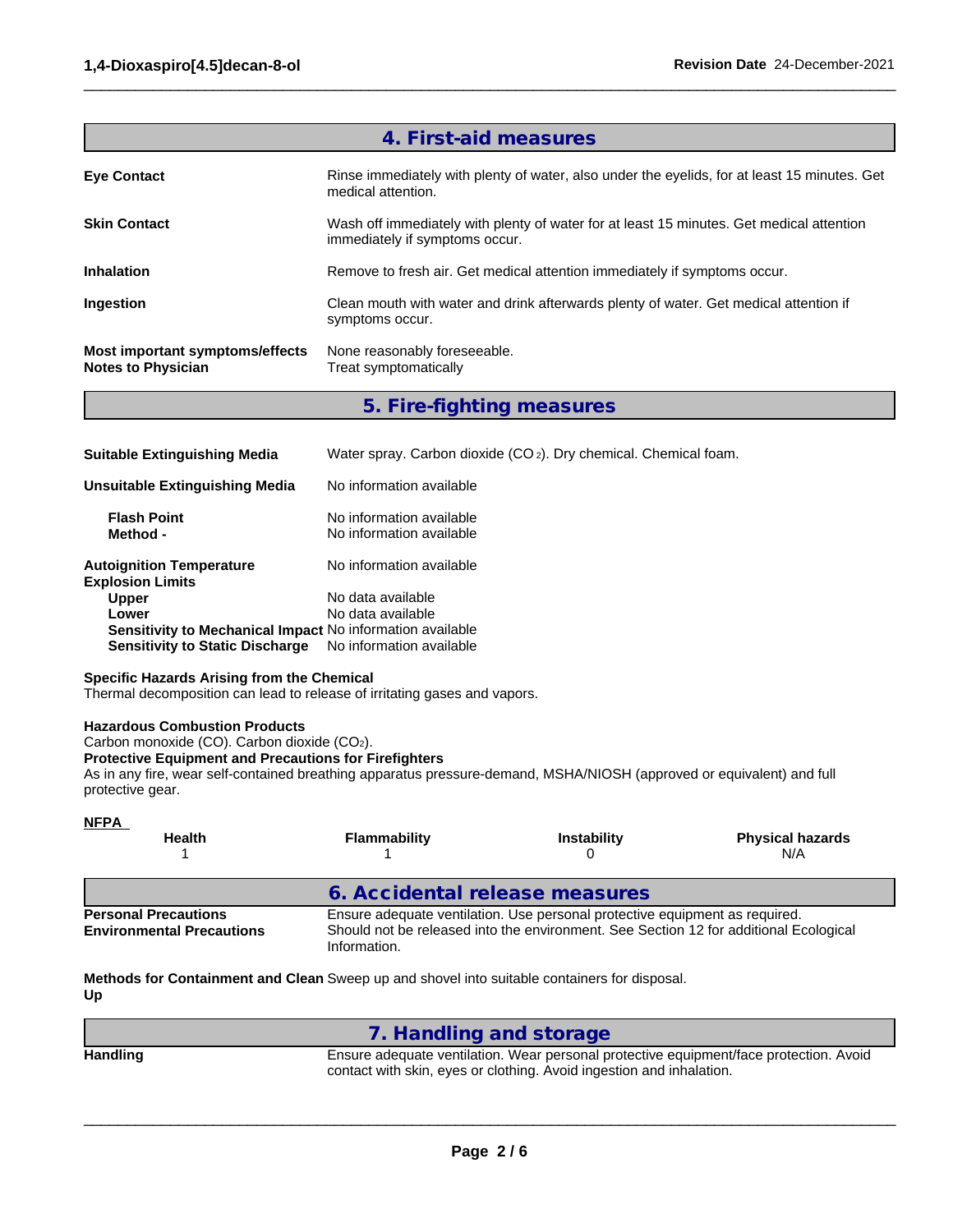**Storage.** Keep in a dry, cool and well-ventilated place. Keep container tightly closed. Incompatible Materials. Strong oxidizing agents. **8. Exposure controls / personal protection Exposure Guidelines** This product does not contain any hazardous materials with occupational exposure limitsestablished by the region specific regulatory bodies. **Engineering Measures** None under normal use conditions. **Personal protective equipment Eye Protection** Wear appropriate protective eyeglasses or chemical safety goggles as described by OSHA's eye and face protection regulations in 29 CFR 1910.133 or European Standard EN166. **Hand Protection** Protective gloves Inspect gloves before use. observe the instructions regarding permeability and breakthrough time which are provided by the supplier of the gloves. (Refer to manufacturer/supplier for information) gloves are suitable for the task: Chemical compatability, Dexterity, Operational conditions, User susceptibility, e.g. sensitisation effects, also take into consideration the specific local conditions under which the product is used, such as the danger of cuts, abrasion. gloves with care avoiding skin contamination. **Glove material Breakthrough time Glove thickness Glove comments** Nitrile rubber Neoprene Natural rubber PVC See manufacturers recommendations **-** Construction Splash protection only

 $\_$  ,  $\_$  ,  $\_$  ,  $\_$  ,  $\_$  ,  $\_$  ,  $\_$  ,  $\_$  ,  $\_$  ,  $\_$  ,  $\_$  ,  $\_$  ,  $\_$  ,  $\_$  ,  $\_$  ,  $\_$  ,  $\_$  ,  $\_$  ,  $\_$  ,  $\_$  ,  $\_$  ,  $\_$  ,  $\_$  ,  $\_$  ,  $\_$  ,  $\_$  ,  $\_$  ,  $\_$  ,  $\_$  ,  $\_$  ,  $\_$  ,  $\_$  ,  $\_$  ,  $\_$  ,  $\_$  ,  $\_$  ,  $\_$  ,

### **Respiratory Protection**

No protective equipment is needed under normal use conditions.

**Recommended Filter type:** Particle filter

## **Environmental exposure controls**

No information available.

### **Hygiene Measures**

Handle in accordance with good industrial hygiene and safety practice. Keep away from food, drink and animal feeding stuffs. Do not eat, drink or smoke when using this product. Remove and wash contaminated clothing and gloves, including the inside, before re-use. Wash hands before breaks and after work.

|                                         | 9. Physical and chemical properties |
|-----------------------------------------|-------------------------------------|
| <b>Physical State</b>                   | Viscous liquid Liquid               |
| Appearance                              | Clear                               |
| Odor                                    | Alcohol-like                        |
| <b>Odor Threshold</b>                   | No information available            |
| рH                                      | No information available            |
| <b>Melting Point/Range</b>              | No data available                   |
| <b>Boiling Point/Range</b>              | No information available            |
| <b>Flash Point</b>                      | No information available            |
| <b>Evaporation Rate</b>                 | No information available            |
| <b>Flammability (solid,gas)</b>         | Not applicable                      |
| <b>Flammability or explosive limits</b> |                                     |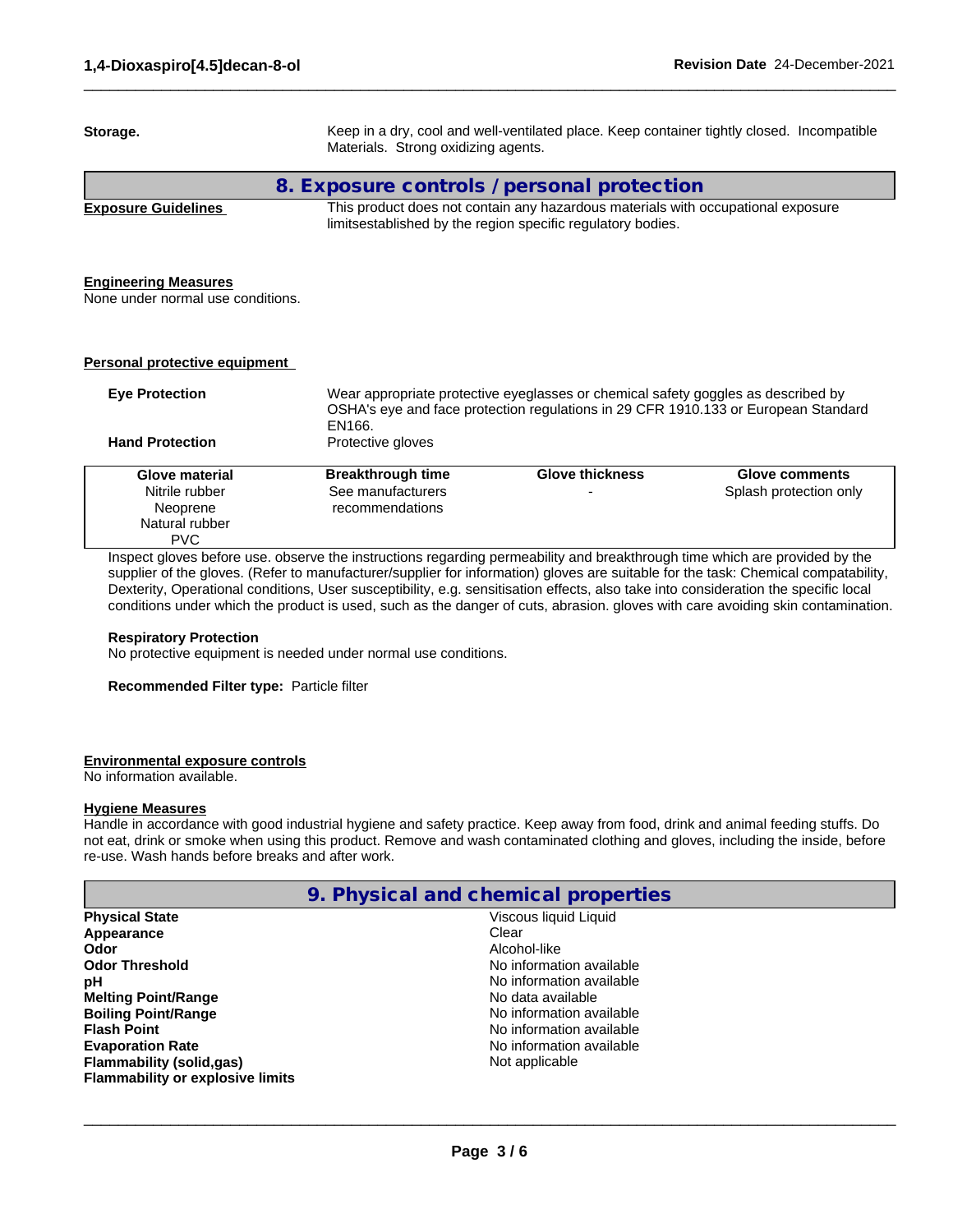Upper **No data available Lower Lower Lower CONSISTENT ACCORDING ALL CONSISTENT ACCORDING ALL CONSISTENCE ACCORDING AVAILABLE VALUE OF A CONSISTENT AND INCOMENTATION AVAILABLE VALUE OF A CONSISTENT AND INCOMENTATION AVAILABLE VALUE OF A CONS Vapor Density** 5.45<br> **Specific Gravity** 6.1 **Specific Gravity Specific Gravity Specific Gravity No information available**<br> **Solubility No information available Partition coefficient; n-octanol/water** No data available<br> **Autoignition Temperature Autoignition available Autoignition Temperature**<br> **Decomposition Temperature** Temperature **No information available**<br>
No information available **Decomposition Temperature**<br>Viscosity **Molecular Formula** C8 H14 O3 **Molecular Weight** 

**No information available** No information available<br>No data available No information available<br>C8 H14 O3

 $\_$  ,  $\_$  ,  $\_$  ,  $\_$  ,  $\_$  ,  $\_$  ,  $\_$  ,  $\_$  ,  $\_$  ,  $\_$  ,  $\_$  ,  $\_$  ,  $\_$  ,  $\_$  ,  $\_$  ,  $\_$  ,  $\_$  ,  $\_$  ,  $\_$  ,  $\_$  ,  $\_$  ,  $\_$  ,  $\_$  ,  $\_$  ,  $\_$  ,  $\_$  ,  $\_$  ,  $\_$  ,  $\_$  ,  $\_$  ,  $\_$  ,  $\_$  ,  $\_$  ,  $\_$  ,  $\_$  ,  $\_$  ,  $\_$  ,

## **10. Stability and reactivity**

| <b>Reactive Hazard</b>                                                      | None known, based on information available |  |
|-----------------------------------------------------------------------------|--------------------------------------------|--|
| <b>Stability</b>                                                            | Stable under normal conditions.            |  |
| <b>Conditions to Avoid</b>                                                  | Incompatible products.                     |  |
| Incompatible Materials                                                      | Strong oxidizing agents                    |  |
| Hazardous Decomposition Products Carbon monoxide (CO), Carbon dioxide (CO2) |                                            |  |
| <b>Hazardous Polymerization</b>                                             | Hazardous polymerization does not occur.   |  |
| <b>Hazardous Reactions</b>                                                  | None under normal processing.              |  |

**11. Toxicological information**

## **Acute Toxicity**

| <b>Product Information</b><br>Oral LD50<br>Dermal LD50<br>Vapor LC50<br><b>Component Information</b> | No acute toxicity information is available for this product<br>Based on ATE data, the classification criteria are not met. ATE > 2000 mg/kg.<br>Based on ATE data, the classification criteria are not met. ATE $>$ 2000 mg/kg.<br>Based on ATE data, the classification criteria are not met. ATE $>$ 20 mg/l. |
|------------------------------------------------------------------------------------------------------|-----------------------------------------------------------------------------------------------------------------------------------------------------------------------------------------------------------------------------------------------------------------------------------------------------------------|
| <b>Toxicologically Synergistic</b><br><b>Products</b>                                                | No information available<br>Delayed and immediate effects as well as chronic effects from short and long-term exposure                                                                                                                                                                                          |
| <b>Irritation</b>                                                                                    | May cause skin, eye, and respiratory tract irritation                                                                                                                                                                                                                                                           |
| <b>Sensitization</b>                                                                                 | No information available                                                                                                                                                                                                                                                                                        |

**Carcinogenicity** The table below indicateswhether each agency has listed any ingredient as a carcinogen.

| Component                         | <b>CAS-No</b>                                                                                | <b>IARC</b>               | <b>NTP</b> | <b>ACGIH</b> | <b>OSHA</b> | Mexico     |
|-----------------------------------|----------------------------------------------------------------------------------------------|---------------------------|------------|--------------|-------------|------------|
| 1,4-Dioxaspiro[4.5]dec<br>an-8-ol | 22428-87-1                                                                                   | Not listed                | Not listed | Not listed   | Not listed  | Not listed |
| <b>Mutagenic Effects</b>          |                                                                                              | No information available  |            |              |             |            |
| <b>Reproductive Effects</b>       |                                                                                              | No information available. |            |              |             |            |
| <b>Developmental Effects</b>      |                                                                                              | No information available. |            |              |             |            |
| <b>Teratogenicity</b>             | No information available.                                                                    |                           |            |              |             |            |
|                                   | None known<br><b>STOT - single exposure</b><br>None known<br><b>STOT - repeated exposure</b> |                           |            |              |             |            |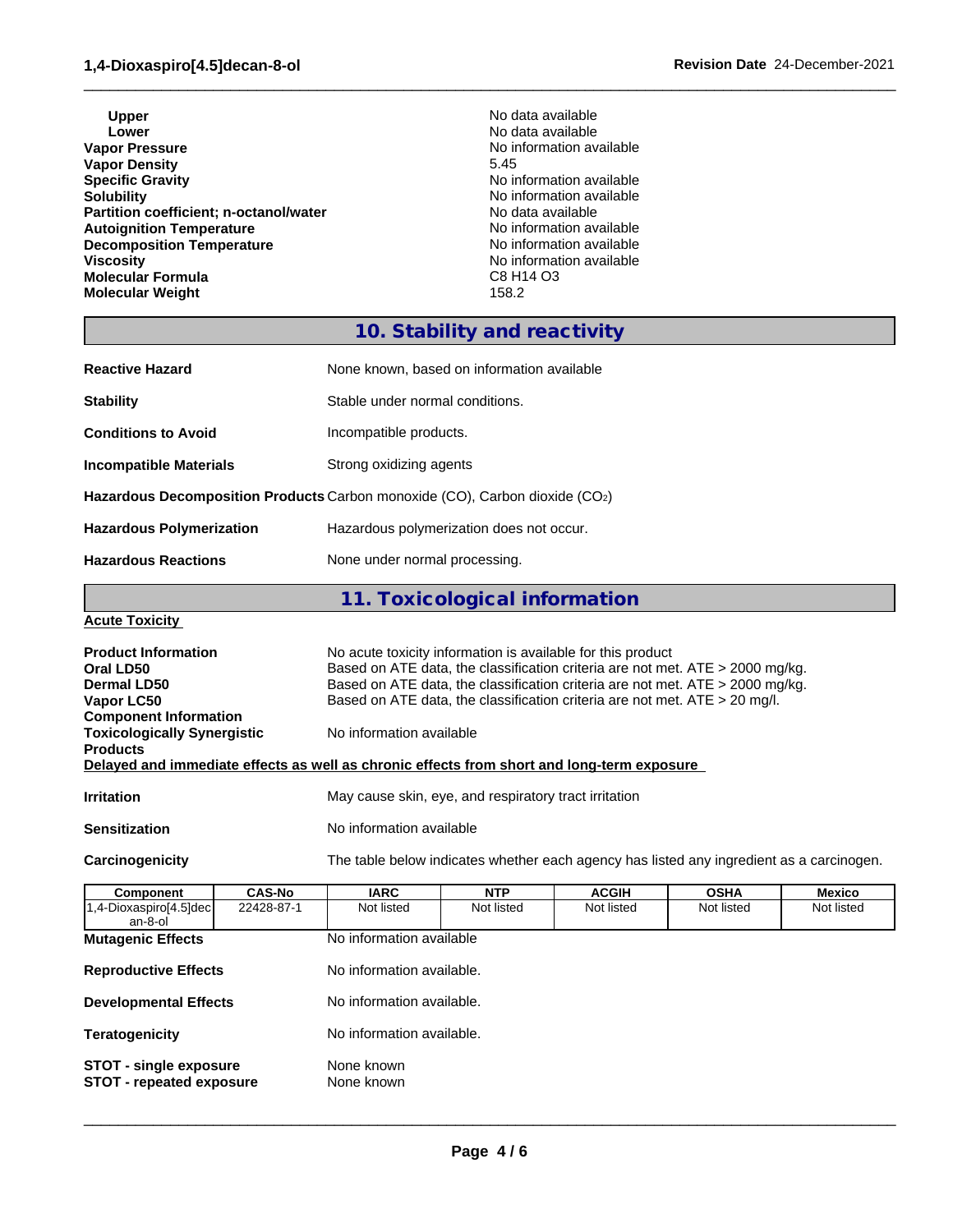| <b>Aspiration hazard</b>                                                      | No information available                                       |  |  |
|-------------------------------------------------------------------------------|----------------------------------------------------------------|--|--|
| <b>Symptoms / effects, both acute and No information available</b><br>delayed |                                                                |  |  |
| <b>Endocrine Disruptor Information</b>                                        | No information available                                       |  |  |
| <b>Other Adverse Effects</b>                                                  | The toxicological properties have not been fully investigated. |  |  |
|                                                                               | 12. Ecological information                                     |  |  |
| <b>Ecotoxicity</b><br>Do not empty into drains.                               |                                                                |  |  |
| <b>Persistence and Degradability</b>                                          | No information available                                       |  |  |

 $\_$  ,  $\_$  ,  $\_$  ,  $\_$  ,  $\_$  ,  $\_$  ,  $\_$  ,  $\_$  ,  $\_$  ,  $\_$  ,  $\_$  ,  $\_$  ,  $\_$  ,  $\_$  ,  $\_$  ,  $\_$  ,  $\_$  ,  $\_$  ,  $\_$  ,  $\_$  ,  $\_$  ,  $\_$  ,  $\_$  ,  $\_$  ,  $\_$  ,  $\_$  ,  $\_$  ,  $\_$  ,  $\_$  ,  $\_$  ,  $\_$  ,  $\_$  ,  $\_$  ,  $\_$  ,  $\_$  ,  $\_$  ,  $\_$  ,

| Bioaccumulation/ Accumulation | No information available. |
|-------------------------------|---------------------------|

| Mobility | No information available. |
|----------|---------------------------|

**13. Disposal considerations Waste Disposal Methods** Chemical waste generators must determine whether a discarded chemical is classified as a hazardous waste. Chemical waste generators must also consult local, regional, and national hazardous waste regulations to ensure complete and accurate classification.

|                   | 14. Transport information  |
|-------------------|----------------------------|
|                   | Not regulated              |
| <u>DOT</u><br>TDG | Not regulated              |
| <b>IATA</b>       | Not regulated              |
| <b>IMDG/IMO</b>   | Not regulated              |
|                   | 15. Regulatory information |

## **International Inventories**

| <b>Component</b>              | <b>CAS-No</b> | <b>DSL</b>               | <b>NDSL</b>              | <b>TSCA</b> | <b>TSCA Inventory</b><br>notification -<br><b>Active-Inactive</b> |      | <b>EINECS</b> | <b>ELINCS</b> | <b>NLP</b>   |
|-------------------------------|---------------|--------------------------|--------------------------|-------------|-------------------------------------------------------------------|------|---------------|---------------|--------------|
| 4-Dioxaspiro[4.5]decan-8-ol.  | 22428-87-1    |                          |                          |             |                                                                   |      |               |               |              |
|                               |               |                          |                          |             |                                                                   |      |               |               |              |
| <b>Component</b>              | <b>CAS-No</b> | <b>IECSC</b>             | <b>KECL</b>              | <b>ENCS</b> | <b>ISHL</b>                                                       | TCSI | AICS          | <b>NZIoC</b>  | <b>PICCS</b> |
| 1,4-Dioxaspiro[4.5]decan-8-ol | 22428-87-1    | $\overline{\phantom{a}}$ | $\overline{\phantom{0}}$ |             |                                                                   |      |               |               |              |

**Legend:**

X - Listed '-' - Not Listed

**KECL** - NIER number or KE number (http://ncis.nier.go.kr/en/main.do)

**DSL/NDSL** - Canadian Domestic Substances List/Non-Domestic Substances List

**TSCA** - United States Toxic Substances Control Act Section 8(b) Inventory

**EINECS/ELINCS** - European Inventory of Existing Commercial Chemical Substances/EU List of Notified Chemical Substances

**IECSC** - Chinese Inventory of Existing Chemical Substances

**KECL** - Korean Existing and Evaluated Chemical Substances

**ENCS** - Japanese Existing and New Chemical Substances

**AICS** - Australian Inventory of Chemical Substances

**PICCS** - Philippines Inventory of Chemicals and Chemical Substances

## **Canada**

SDS in compliance with provisions of information as set out in Canadian Standard - Part 4, Schedule 1 and 2 of the Hazardous Products Regulations (HPR) and meets the requirements of the HPR (Paragraph 13(1)(a) of the Hazardous Products Act (HPA)).